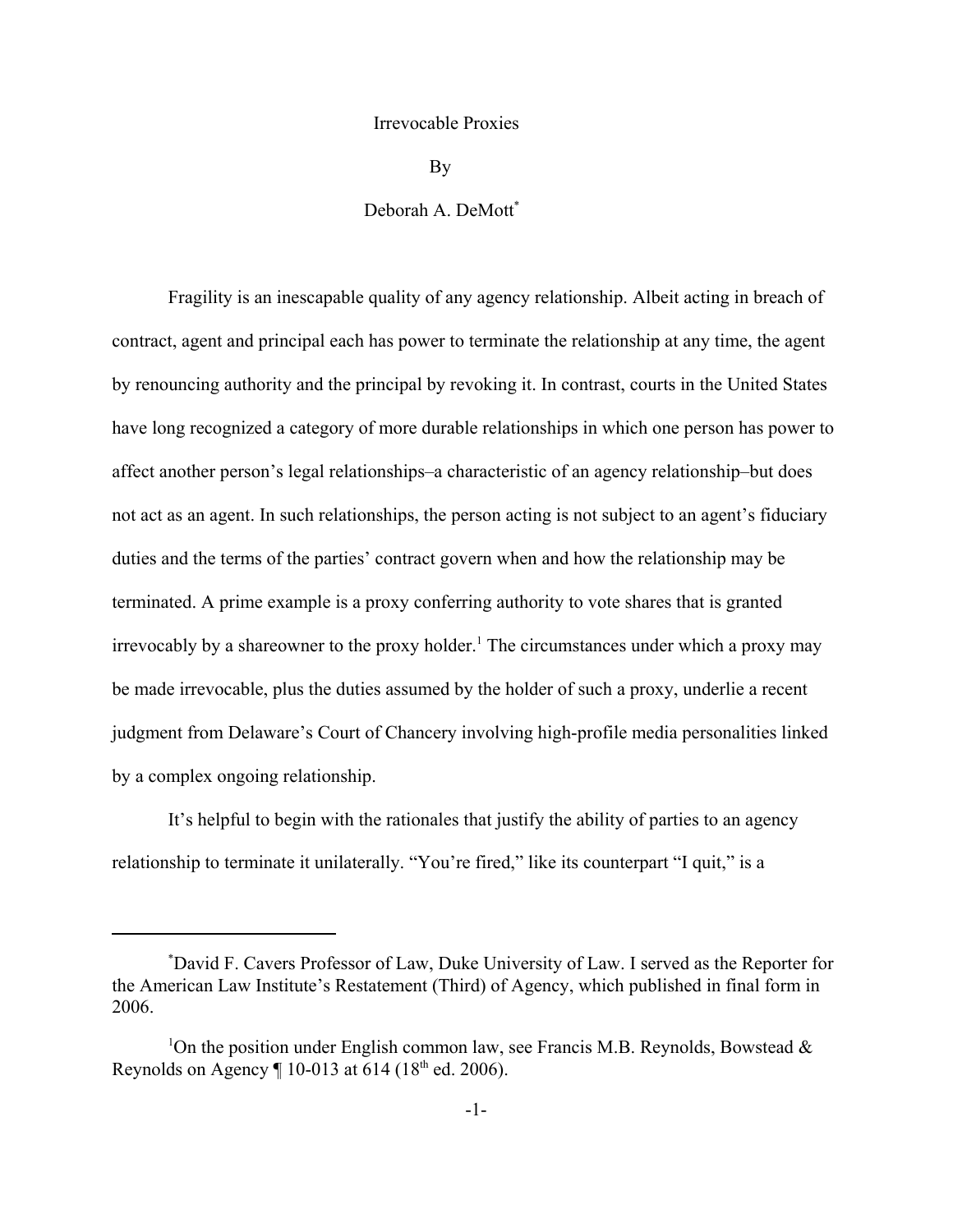manifestation of intention that terminates the agent's authority although it may also constitute a breach of contract. Agency is a consensual relationship in which one person (the agent) consents to act on behalf of another (the principal) and subject to the principal's control, and the principal manifests assent to the relationship with the agent.<sup>2</sup> The principal's consent, like that of the agent, remains a relevant question throughout the duration of their relationship. This differentiates agency doctrine from contract and other bodies of law in which agreement at the outset of a relationship determines legal consequences that may later follow.<sup>3</sup> By appointing an agent, a principal risks being subject to unpredictable and unwanted consequences of the agent's dealings with third parties so long as the agent acts with actual authority or the third party reasonably believes that the agent so acts. The agent represents an extension or reflection of the principal's own personality; it's been argued that the power of an agent acting with actual or apparent authority is so strong that "the principal must be free to call it back."<sup>4</sup> From the standpoint of the agent, the power to renounce authority holds out the prospect of advantageous opportunities that the agent may pursue freed of fiduciary duties the agent would owe the principal in an ongoing agency relationship.

Courts in the United States have long recognized the possibility that an agency-like power might be made irrevocable. In 1823, in Hunt v. Rousmanier's Administrators, Chief Justice Marshall held that a power–in Hunt a power of sale–might be made irrevocable if the

<sup>&</sup>lt;sup>2</sup>Restatement (Third) of Agency § 1.01 (2006).

 ${}^{3}$ Id. § 3.10, cmt. b.

<sup>4</sup> Francis Reynolds, "When is an Agent's Authority Irrevocable, in Making Commercial Law: Essays in Honour of Roy Goode 259 (Ross Cranston ed., 1997).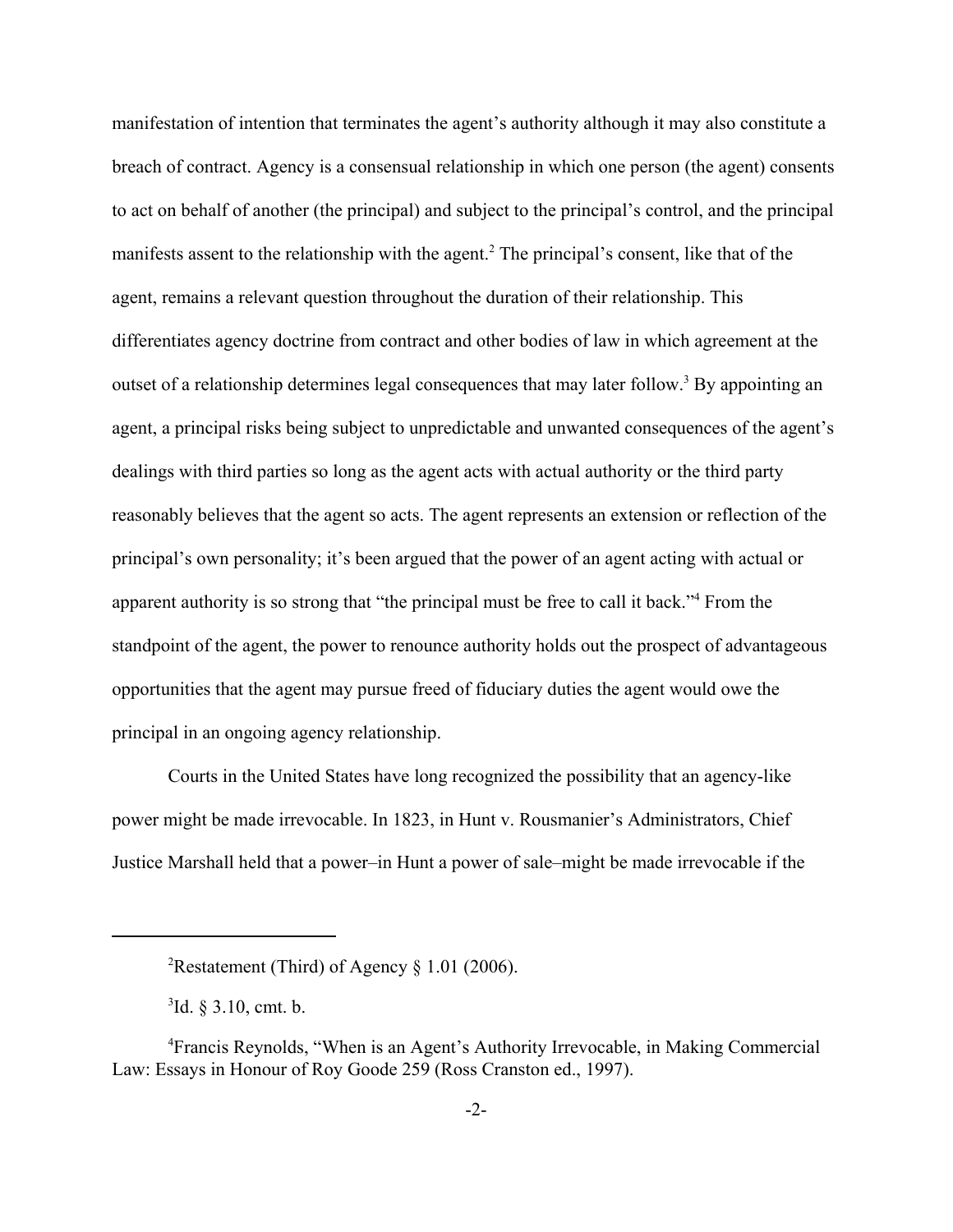power holder possessed a proprietary interest in the "subject matter of the agency itself."<sup>5</sup> Some jurisdictions, and the Restatements of Agency, apply a broader standard, which enables a power to be made irrevocable when it is given as security and held for the benefit of the power holder or a third person.<sup>6</sup> A power given as security is given to protect a legal or equitable title or to secure performance of a duty distinct from duties owed the holder of the power by the power's grantor that are incident to a relationship of agency. Under either standard, an agent's interest in protecting his in the agency relationship does not suffice to support an irrevocable power. Additionally, when an actor is simply an agent, not a holder of an irrevocable power, specific performance will not be an available remedy for breach of an agency contract.

Many cases develop the implications of these limitations on irrevocable powers and remedies, most recently in the branded hospitality industry, in which the owner of a brand often manages a property owned by others. In Government Guarantee Fund v. Hyatt Corp., a resort hotel's owner and a manager agreed that the manager would receive a commission equal to 5% of the hotel's gross revenues in exchange for its management services and for rebranding the hotel with its trade name.<sup>7</sup> The agreement also provided that the manager's authority would be irrevocable for ten years, perhaps in recognition of work by the manager requisite to improving the hotel. The owner revoked the manager's authority two years into the ten year period. The court held that the manager's authority terminated when the owner revoked it. Although the manager might have claims against the owner for breach of contract, specific performance of the

<sup>6</sup>Restatement (Third) of Agency  $\S 3.12$  (1).

7 95 F.3d 291 (3d Cir. 1996).

<sup>5</sup> 21 U.S. (8 Wheat.) 174 (1823).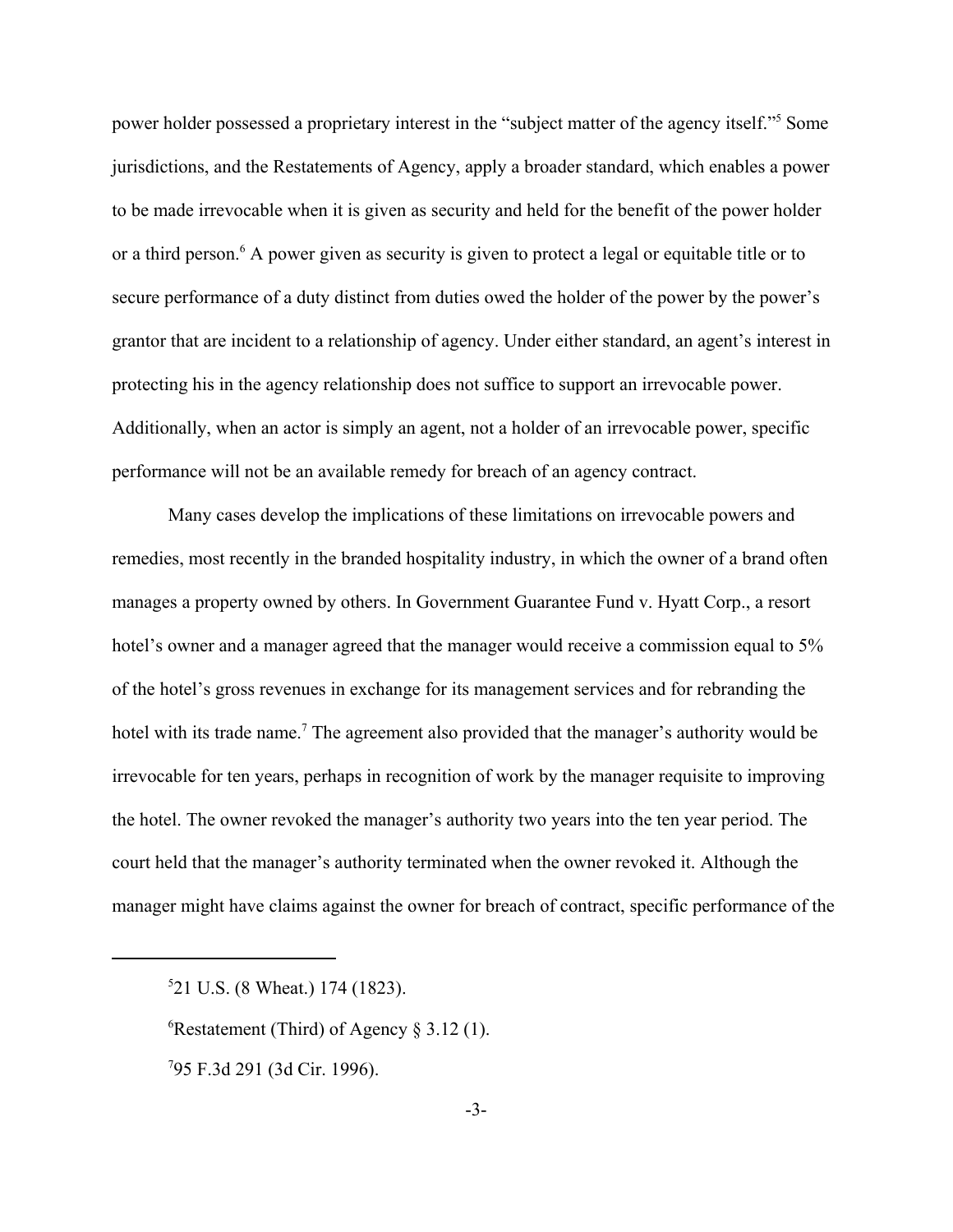management agreement would not be an available remedy.<sup>8</sup> The manager's interest in receiving its future commissions did not constitute a sufficient interest to support an irrevocable power, nor did the manager's commitment to use its trade name and other intellectual property make its relationship with the owner anything other than simple agency. In a later case involving different parties in the same type of relationship, the court granted the owner's motion for a preliminary injunction terminating the manager's operation following the owner manifestation of intent to revoke the manager's authority.<sup>9</sup> The court agreed with the owner's argument that it could no longer trust the manager to act in its best interests and, were the manager to remain in position, it might be tempted to divert business to other hotels it managed.

Against this background, the contemporary treatment of an irrevocable proxy to vote shares is exceptional because it may permit the creation of an irrevocable power to protect what appears to be an agent's interests in ordinary incidents of the agency relationship, in particular continued employment. Irrevocable proxies initially encountered judicial hostility. In many cases and for many years, courts refused to enforce irrevocable proxies unless the holder had a proprietary interest in the shares themselves, as would a proxy holder who has lent money to the shareowner on the security of the shares themselves.10 This restrictiveness likely reflected the insight that, by separating voting power from ownership, a proxy creates or augments its holder's voting power uncoupled from any underlying economic interest the holder may have in the corporation. By so doing, the proxy may tempt its holder to use voting power to further the

<sup>10</sup>See Restatement (Third) of Agency  $\S 3.12$  cmt. d.

<sup>9</sup> 2660 Woodley Rd. Joint Venture v. IIT Sheraton Corp., 1998 WL 1469541 (D. Del. 1998).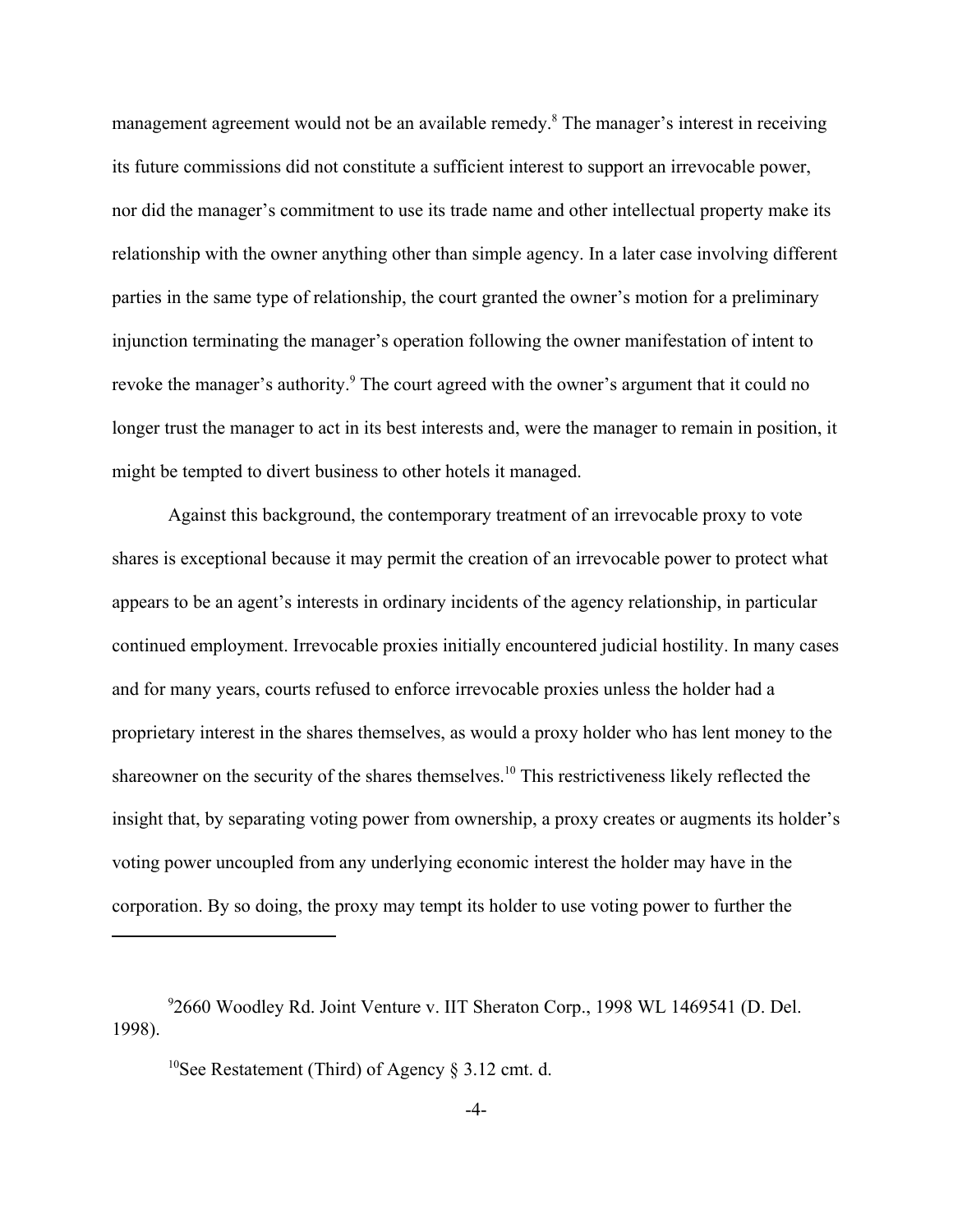holder's interests at the expense of the corporation, for example through transactions on uncommercial terms between the holder and the corporation. Moreover, the power exercised by the holder of an irrevocable proxy always implicates two sets of interests, those of the shareowner or owners who granted the proxy and those of the corporation's other shareowners and other constituents. Judicial reluctance to enforce irrevocable proxies may also have reflected concern for spillover effects beyond the interests of the shareowners who granted the proxy.

On the other hand, an irrevocable proxy may constitute the sole realistic mechanism through which shareowners may coalesce in an effective manner and act to benefit the corporation and all its constituents. Central to an irrevocable proxy's effectiveness is specific enforcement according to its terms, as opposed to money damages for breach of contract, should a member of the proxy-granting coalition seek to defect by revoking his proxy. Accordingly, some courts considered whether the proxy holder's motivations appeared to encompass concern with the interests of the corporation more generally as opposed to interests purely personal to the holder. $11$ 

In most states, corporation statutes now address the circumstances under which a proxy may be made irrevocable, often requiring that the proxy: (1) expressly provide for irrevocability; and (2) be "coupled with an interest." Statutes vary in specifying such interests and in whether such specification is exclusive. The Delaware statute, which does not specify particular types of interests that will support irrevocability, also provides that a proxy may be made irrevocable "regardless of whether the interest with which it is coupled is an interest in the stock itself or an

<sup>&</sup>lt;sup>11</sup>Restatement (Third) of Agency § 3.12, cmt. d.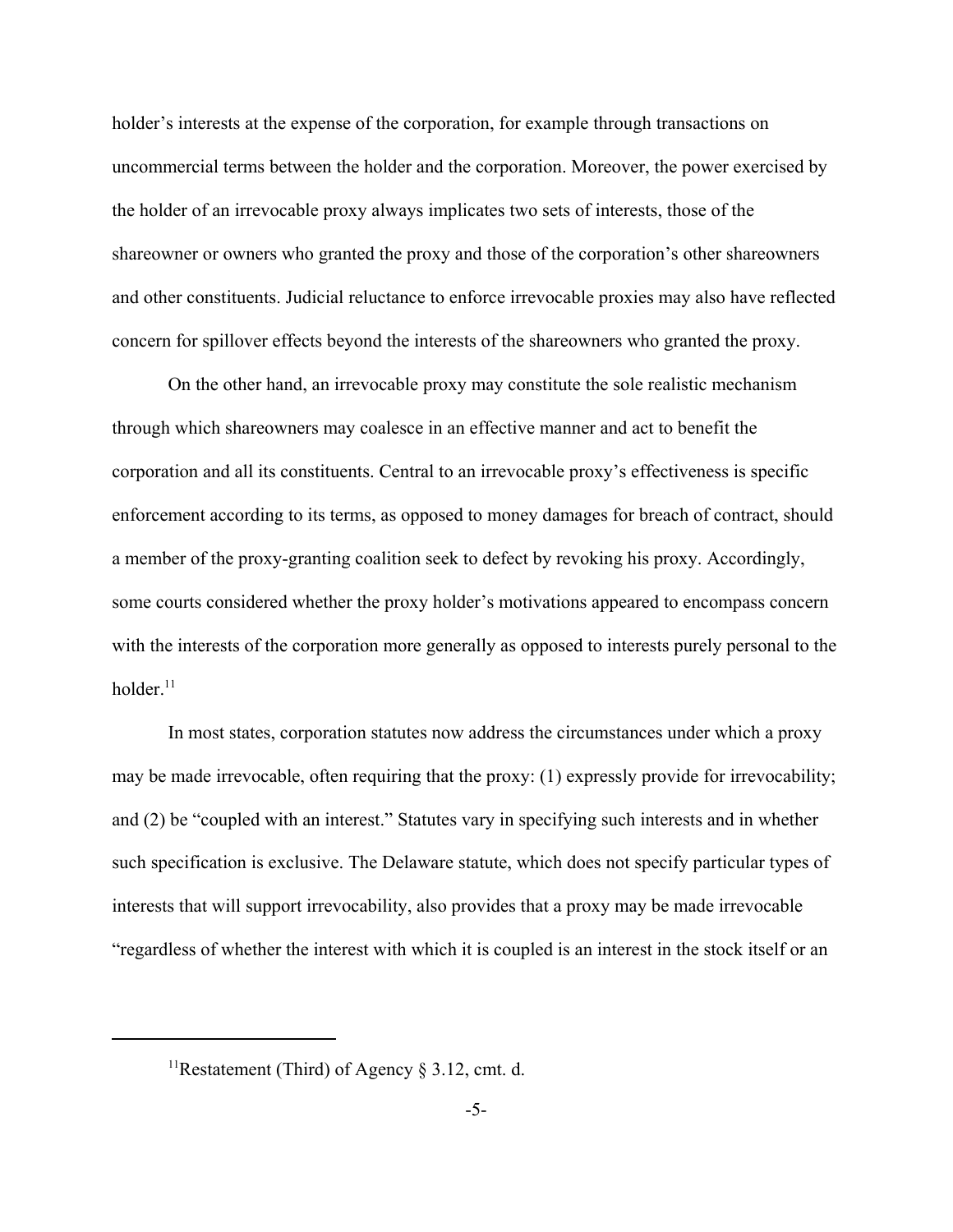interest in the corporation generally."12

Whether an interest in employment by itself suffices to support an irrevocable proxy remains a relatively open question. Delaware authority supports this basis for irrevocability but with express reservations about its wisdom and consequences. In the leading (and relatively recent) case, Haft v. Haft, the CEO and controlling shareholder of a publicly-traded corporation induced his younger son to become the corporation's president and chief operating officer in the midst of turmoil internal to the family.13 The father transferred a controlling block of stock to his younger son plus cash, in exchange for a note and the grant of a lifetime irrevocable proxy to vote the stock. Disputes followed over the composition of the corporation's board of directors and the validity of an option to buy shares held by the son, culminating in a letter from son to father purporting to revoke the proxy. The court held that the proxy was enforceable, finding that the father's interest in the stability of his tenure as the corporation's CEO sufficed as an interest to support irrevocability under the applicable Delaware statute. The court expressed qualms about the wisdom of this holding: "[t]he exercise of voting control over corporations by persons whose interest in them is not chiefly or solely as a residual owner will create circumstances in which the corporation will be less than optimally efficient in the selection of investment projects," noting the prospect that the holder of an irrevocable proxy might refuse to elect directors who will choose projects with the highest investment return unless the holder receives a side payment.<sup>14</sup> Perhaps more typically, the holder of an irrevocably proxy might choose to elect

- <sup>12</sup>Del. Code Ann. tit. 8,  $\frac{12}{2}$ le.
- 13671 A.2d 413 (Del. Ch. 1995).
- $14671$  A.2d at 421-22.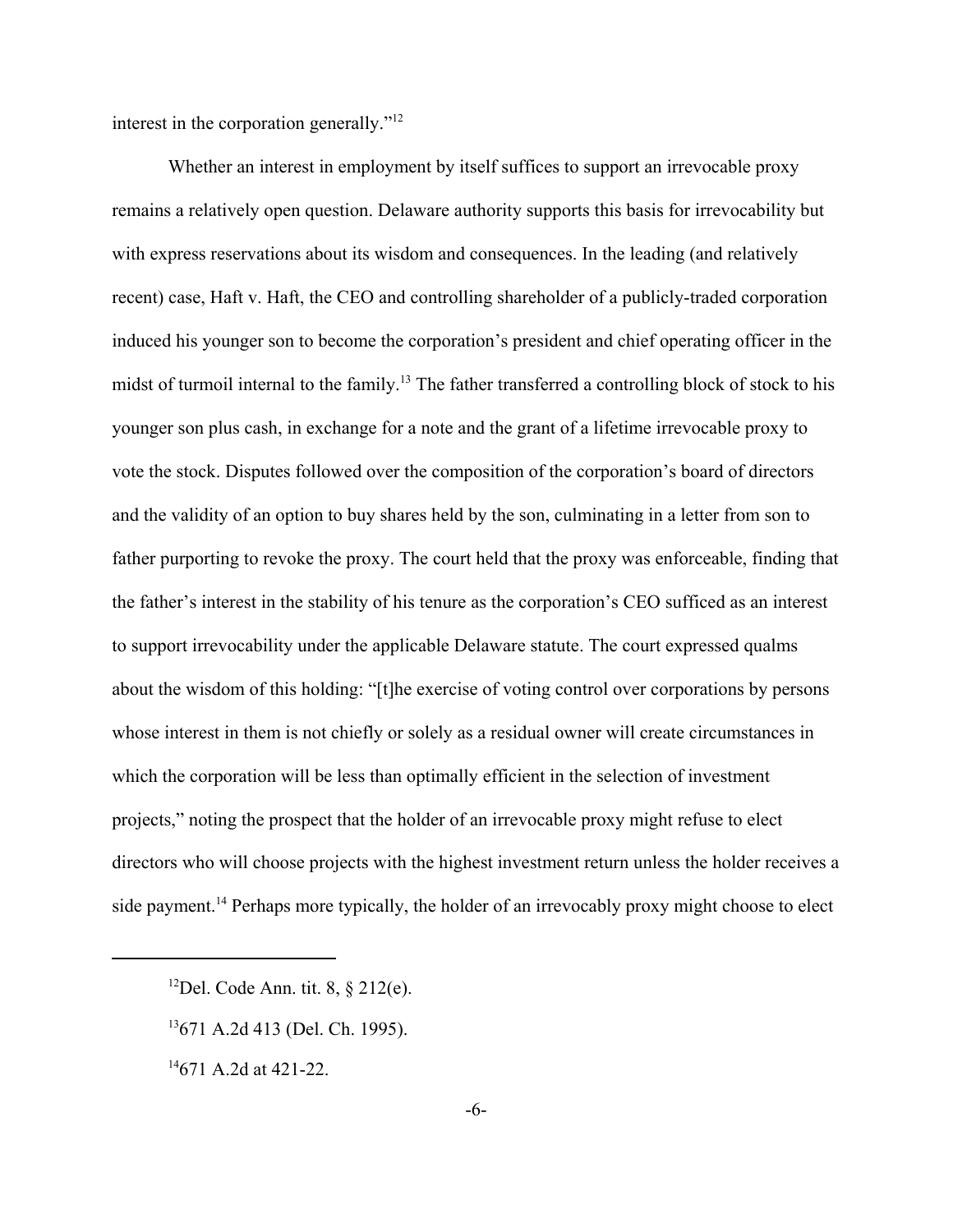only those directors who are likely to maintain the holder in office, even though the corporation is not prospering under the holder's management and appointing a better senior officer might improve the corporation's performance. In any event, in Haft itself the proxy-holding father had a separate interest that would conventionally support an irrevocable proxy because the proxy was also given to protect his interest as his son's creditor, which was created by a loan secured by an interest in the stock the father transferred to his son.<sup>15</sup>

Although well-grounded, the court's qualms in Haft might also apply to other arrangements that align voting power disproportionately to residual economic ownership interests. For example, when a corporation has multiple classes of shares with voting rights that are disproportionate to residual ownership interests, similar risks appear to be present; holders of high-vote stock with interests and perspectives not shared by holders of low-vote stock may elect directors whose decisions are "less than optimally efficient" from the standpoint of owners of a majority of the corporation's invested equity. An irrevocable proxy given to support an interest in employment differs in the level at which it confers power, on an individual agent as opposed to a class of equity investors. The court's reluctant acceptance of the irrevocable proxy in Haft may best be understood against a background that's tolerant of other governance arrangements that may also create divergent interests.

Additionally, directors elected by a holder of an irrevocable proxy, like directors elected by high-vote shares, serve as fiduciaries on behalf of the entire corporation. Decisions that favor the proxy holder or holders of the high-vote shares at the expense of other shareholders are vulnerable under fiduciary norms. The existence of fiduciary constraints on how power is used

 $15671$  A.2d at 419.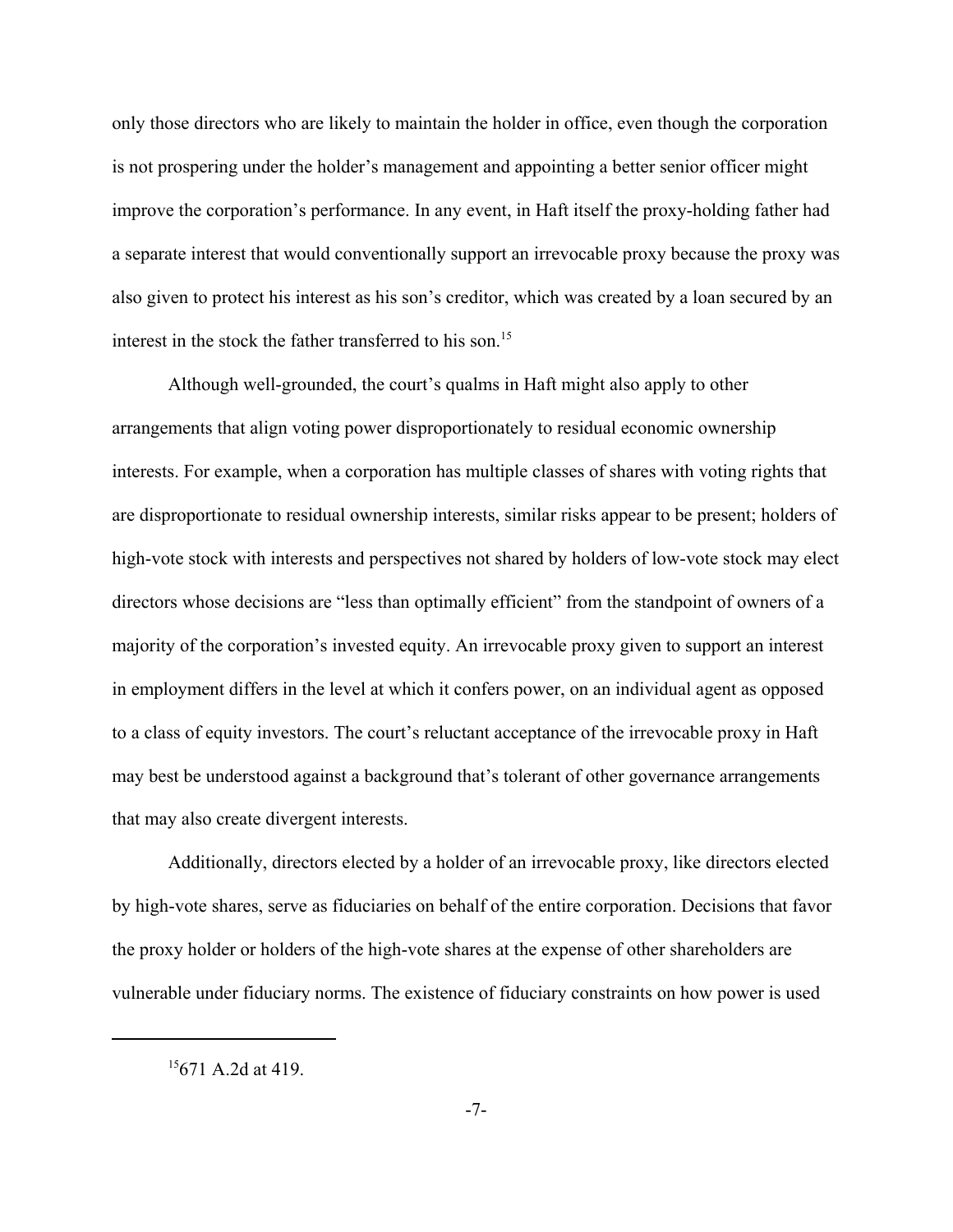may allay concerns about the wisdom of permitting creation of the power in the first instance.

Consider now the duties of the holder of an irrevocable proxy as well as business circumstances in which such a proxy might be used. Both are illustrated by a recent Delaware case, In re IAC/InterActive Corp.16 IAC, a public company, owns several media and internet businesses. It has a dual-class share structure; all of its high-vote Class B common stock is owned by Liberty Media Corp., another media and communications company. Through its ownership of IAC's Class B stock, plus its ownership of IAC common stock, Liberty holds 61.7% of IAC's voting power. In contrast, Liberty is the direct or beneficial owner of only 29.9% of IAC's invested equity. However, the power to vote Liberty's shares in IAC is held by IAC's CEO and Chairman, Barry Diller, to whom Liberty granted an irrevocable proxy in 2001. Thus, although Liberty is IAC's controlling shareholder, Mr. Diller has power to exercise Liberty's voting rights, subject to the terms of his agreements with Liberty.

The circumstances leading to the grant of the irrevocable proxy are revealing. Liberty's relationship with IAC began in 1992 when Liberty was an affiliate of a large cable-television company. IAC (then called Silver King Communications) operated television broadcast stations. Liberty acquired an option to purchase a controlling interest in Silver King's high-vote shares that it was unable to exercise because the Federal Communications Commission (FCC) barred the ownership of broadcast stations by cable television operators. The solution was to create an entity to which Liberty would contribute its option in exchange for an issue of nonvoting convertible preferred stock. Mr. Diller would own the new entity's voting shares and thus be able to exercise the option to buy the Silver King shares. Liberty agreed that so long as Diller ran

<sup>162008</sup> WL 837032 (Del. Ch. Mar. 28, 2008).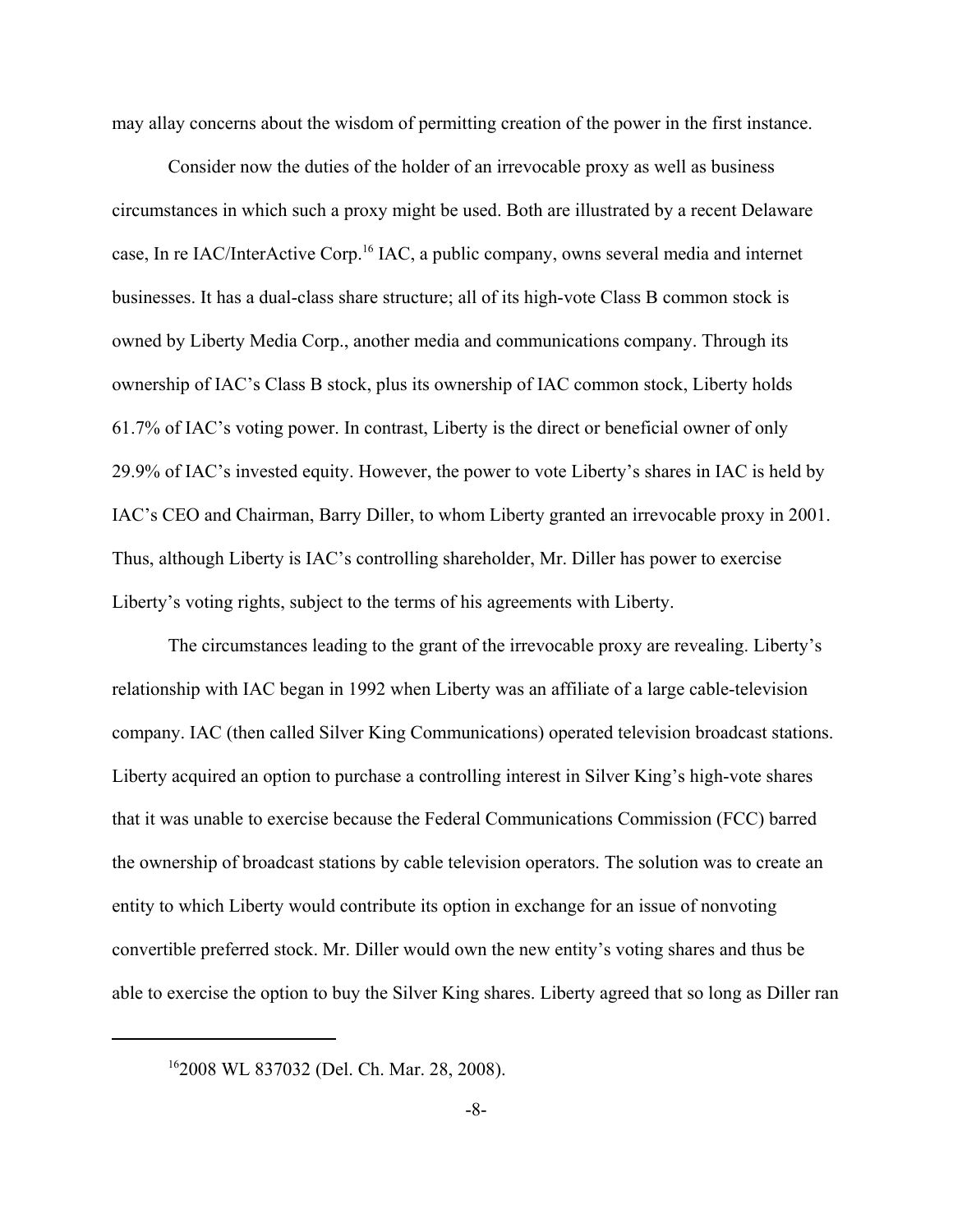Silver King, he would have an irrevocable proxy to vote any Silver King shares that Liberty or its affiliates owned or might own in the future, in particular shares of common stock acquired by converting the preferred stock held by Liberty. Subsequent corporate mutations and transactions preserved this basic allocation of corporate equity ownership and control rights, with Liberty eventually acquiring ownership of shares carrying a majority of the voting power in IAC. The FCC approved the arrangement, noting that Mr. Diller have voting control of stock owned by Liberty, thereby distancing the cable-system operator from exercising governance rights associated with ownership of shares in a broadcasting company. Thus, regulatory prohibitions on cross-ownership made attractive the separation of share ownership from power to vote the shares.

When IAC's share price slumped in 2005, the relationship between Liberty and Mr. Diller soured and other investors demanded strategic change. IAC's senior management responded with a proposal to spin off four of IAC's businesses through a distribution of shares in newly-created public companies (the "spincos") to IAC's shareholders. The proposal, supported in concept by Mr. Diller and IAC's board, would structure shares in the spincos on one tier without replicating the dual-class structure of IAC. Although the scope of Mr. Diller's proxy would not extend to shares in the spincos, the spinoff transaction itself would be subject to a shareholder vote in which Mr. Diller would have power to vote Liberty's IAC shares. With onetier voting structures in the spincos, Liberty would not have majority control over them.

Liberty reacted to the spinoff proposal by executing and delivering a consent to IAC through which it purported to vote its IAC shares to remove Mr. Diller and other directors from

-9-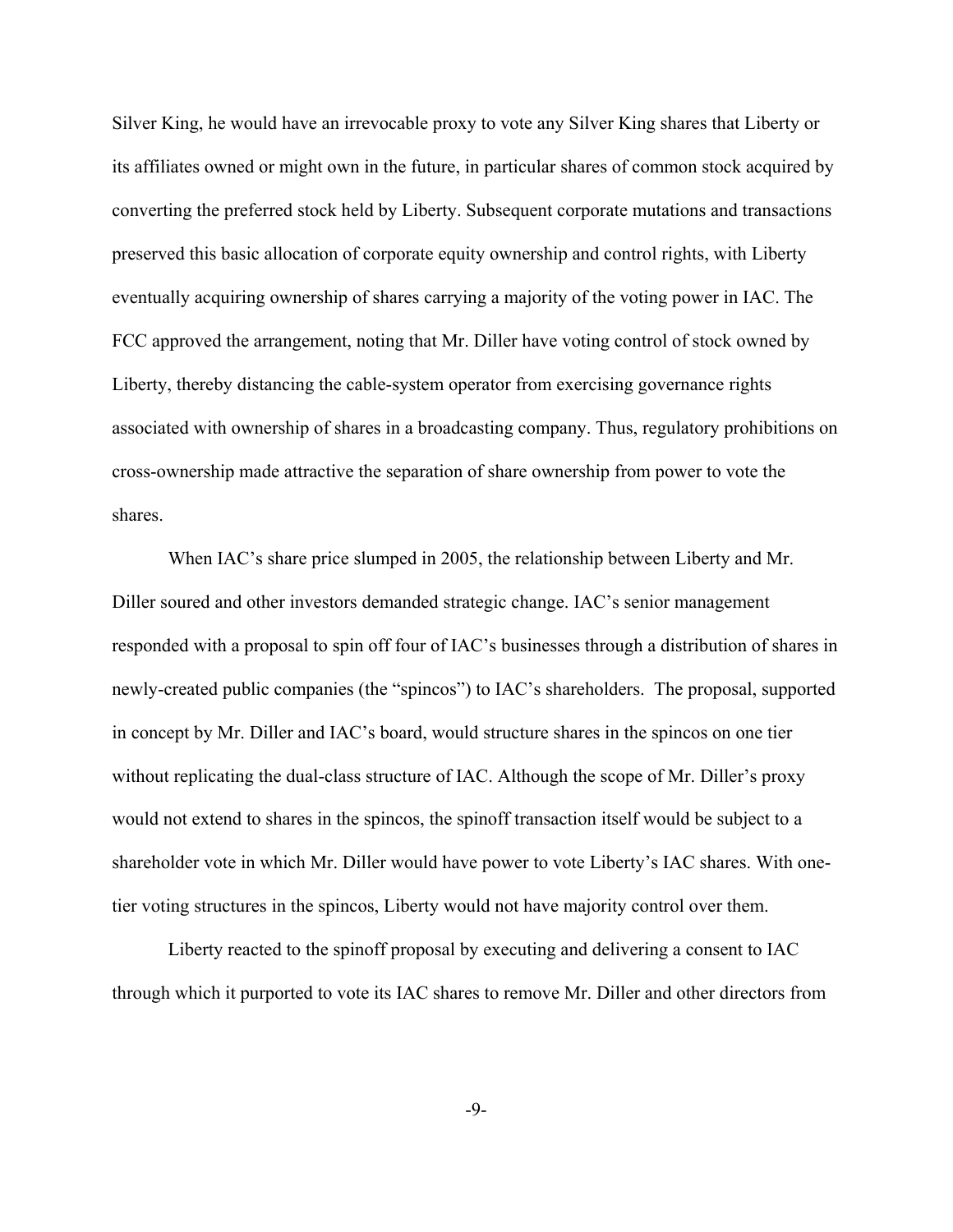IAC's board.17 In the litigation that inevitably followed, Liberty argued that Mr. Diller's support of the one-tier voting structure for the spincos violated his express and implied duties to it and had the effect of terminating Mr. Diller's proxy. The court, finding no breach by Mr. Diller, held that Liberty's attempt to remove directors from IAC's board was ineffectual because Mr. Diller, through the irrevocable proxy, retained power to vote the IAC shares owned by Liberty.

In its agreement with Mr. Diller, Liberty retained the right to consent to specified actions that IAC might take. The court held that the proposed distribution of spinco shares did not fall within any specified category, many of which concern actions that might create legal obstacles to Liberty's continuing ownership of IAC shares. However, Liberty also argued that Mr. Diller had an obligation to act as its faithful "steward" in voting its controlling block of IAC shares.<sup>18</sup> More specifically, Liberty characterized Mr. Diller's duty as holder of its proxy to "preserve its voting interest in IAC as Liberty may dictate."19 Although Liberty traced this duty to an implied contractual duty of good faith and fair dealing, the court treated Liberty's argument as an attempt to subject Mr. Diller to an overarching fiduciary duty despite an explicit agreement that specified the limits to Mr. Diller's power to vote Liberty's shares by stating the transactions and circumstances when Liberty's approval would be necessary.

 Its complexities aside, this dispute illustrates fundamental distinctions between relationships of common-law agency and those governed by irrevocable proxies. If a proxy has validly been made irrevocable, the holder's power to vote the shares covered by the proxy

<sup>&</sup>lt;sup>17</sup>Under Delaware law, unless the corporation's articles otherwise provide, shareholders may exercise voting power through signed written consents. Del. Code Ann., tit. 8, § 228.

<sup>182008</sup> WL 837032 at \*32.

 $^{19}$ Id.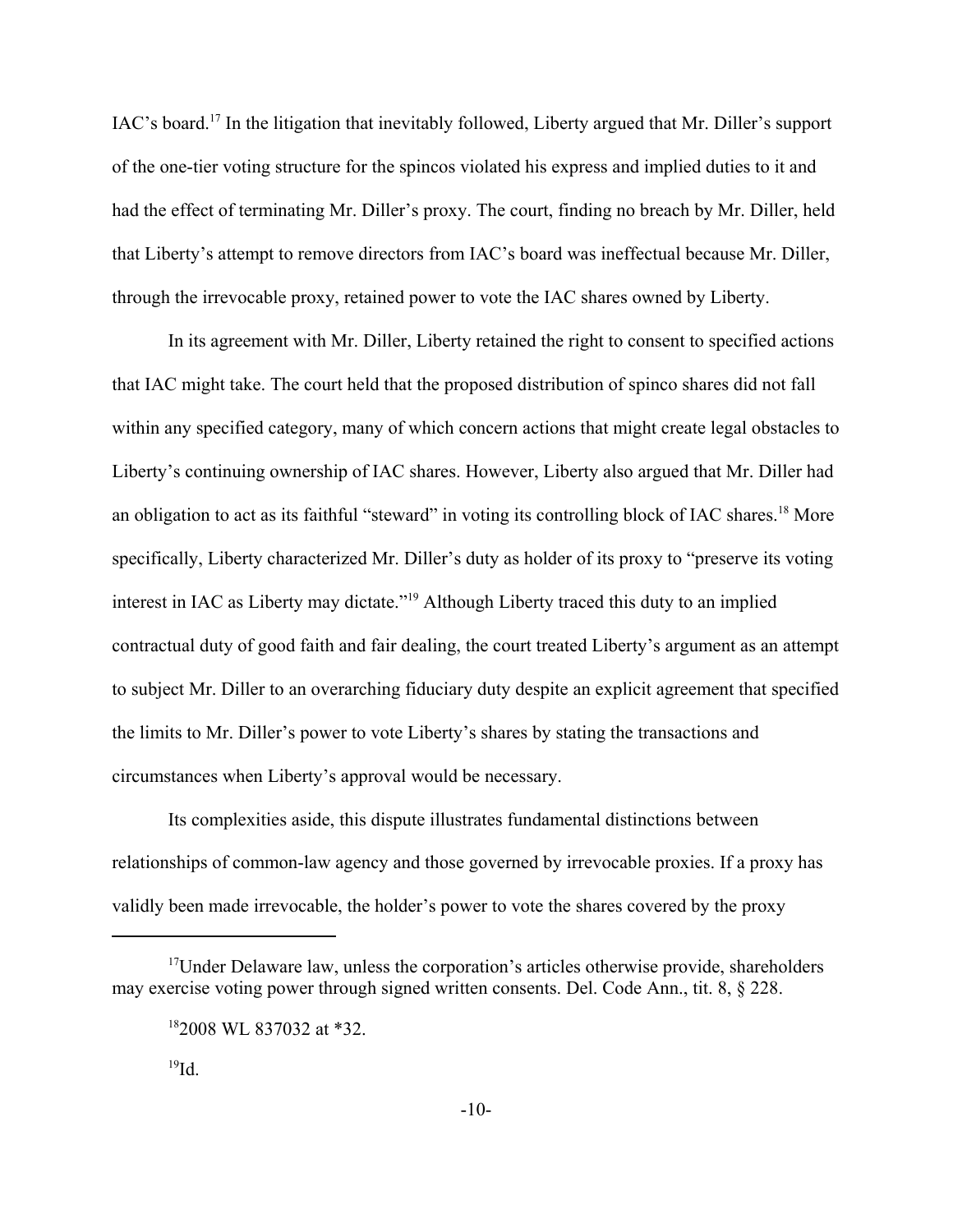survives a manifestation by the shareowner attempting to revoke the proxy. Moreover, a holder of an irrevocable proxy is not an agent. Although the IAC judgment does not explicitly make this point, surely it underlies the court's analysis. An agent acts as the principal's fiduciary with duties to act loyally for the principal's benefit in all matters connected with the agency relationship.20 In contrast, subject to limits imposed by agreement with a shareowner, the holder of an irrevocable proxy is free to act in its own interests in voting the shares. Enabling the proxy holder to protect or pursue its own interests is, after all, the rationale for creating an irrevocable proxy.

 Moreover, a principal always has power to furnish instructions to an agent although by so doing the principal may breach its contract with the agent; receiving such instructions, the agent has a choice whether to comply with the instructions or resign.<sup>21</sup> Thus, were he voting Liberty's IAC shares as its agent, Mr. Diller would be obliged to choose between compliance or resignation. An agent always serves subject to the principal's control; the principal's power to give interim instructions to the agent is integral to its power of control. In contrast, a person who holds an irrevocable proxy does not act as the shareowner's agent in voting the shares. Liberty's relationship with Mr. Diller thus created no power to furnish interim instructions–its rights were fixed through the specifications in their agreement.

Common-law agency doctrine furnishes essential context for understanding the circumstances under which a proxy may be made irrevocable. Likewise, only by recognizing that an irrevocable proxy does not create a relationship of common-law agency do the proxy holder's

<sup>&</sup>lt;sup>20</sup>Restatement (Third) of Agency  $\S$  8.01.

<sup>&</sup>lt;sup>21</sup>Id. § 1.01, cmt. f.